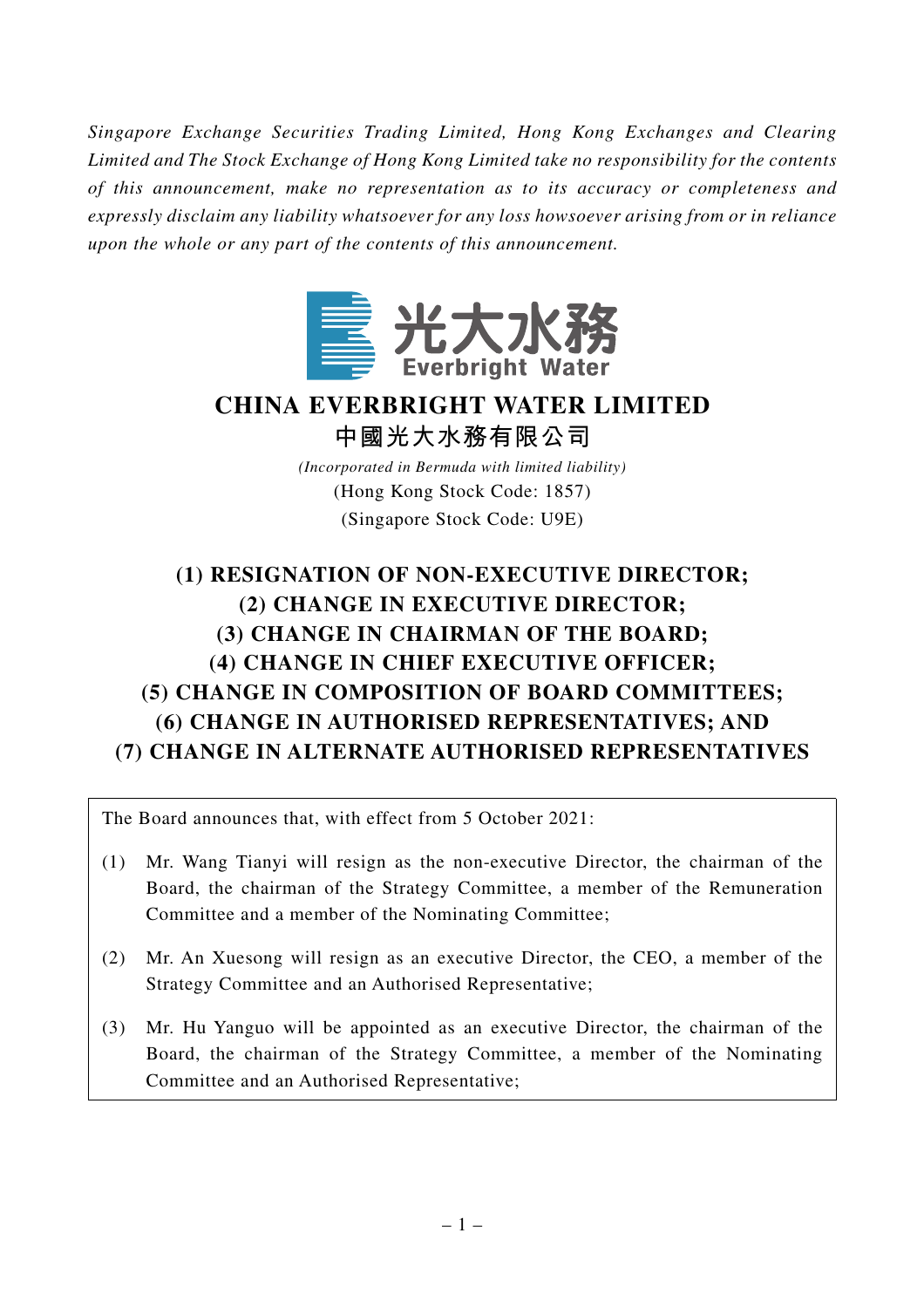- (4) Mr. Tao Junjie will be appointed as an executive Director, the CEO, a member of the Strategy Committee and an Authorised Representative;
- (5) Ms. Peng Pei will resign as an Authorised Representative and will be appointed as an Alternate Authorised Representative to Mr. Tao Junjie;
- (6) Mr. Luo Junling will be appointed as an Alternate Authorised Representative to Mr. Hu Yanguo; and
- (7) Ms. Ho Wing Tsz Wendy will resign as an Alternate Authorised Representative.

#### **Resignation of Mr. Wang Tianyi as the Non-executive Director and the Chairman of the Board, and Resignation of Mr. An Xuesong as an Executive Director, the CEO and an Authorised Representative**

The board (the "**Board**") of directors (the "**Directors**") of China Everbright Water Limited (the "**Company**", together with its subsidiaries, the "**Group**") announces that in order to focus on his responsibilities as the chairman of the board of directors of China Everbright Environment Group Limited ("**Everbright Environment**", together with its subsidiaries, "**Everbright Environment Group**") which is the indirect controlling shareholder of the Company with its shares listed on the Main Board of The Stock Exchange of Hong Kong Limited (the "**SEHK**") (Stock Code: 0257), Mr. Wang Tianyi ("**Mr. Wang**") will resign as the non-executive Director, the chairman of the Board, the chairman of the Strategy Committee, a member of the Remuneration Committee and a member of the Nominating Committee of the Company with effect from 5 October 2021.

Mr. Wang has confirmed that he has no disagreement with the Board and save as disclosed in this announcement, there are no other matters relating to his resignation that need to be brought to the attention of the shareholders of the Company (the "**Shareholders**") nor any information that needs to be disclosed pursuant to Rule 13.51(2) of the Rules Governing the Listing of Securities on the SEHK (the "**SEHK Listing Rules**"). Additional information of Mr. Wang's resignation is set out in a separate announcement of the Company made today pursuant to Rule 704(7) of the listing manual (the "**SGX Listing Manual**") of Singapore Exchange Securities Trading Limited ("**SGX**").

The Board also announces that due to change in work arrangements, with effect from 5 October 2021, Mr. An Xuesong ("**Mr. An**") will resign as an executive Director, the Chief Executive Officer (the "**CEO**"), a member of the Strategy Committee and an Authorised Representative of the Company under Rule 3.05 of the SEHK Listing Rules and under Part 16 of the Companies Ordinance (Chapter 622 of the Laws of Hong Kong) (the "**Companies Ordinance**") for accepting on the Company's behalf service of process or notice to be served on the Company in Hong Kong, and he will be appointed as an executive director and the chief financial officer of Everbright Environment.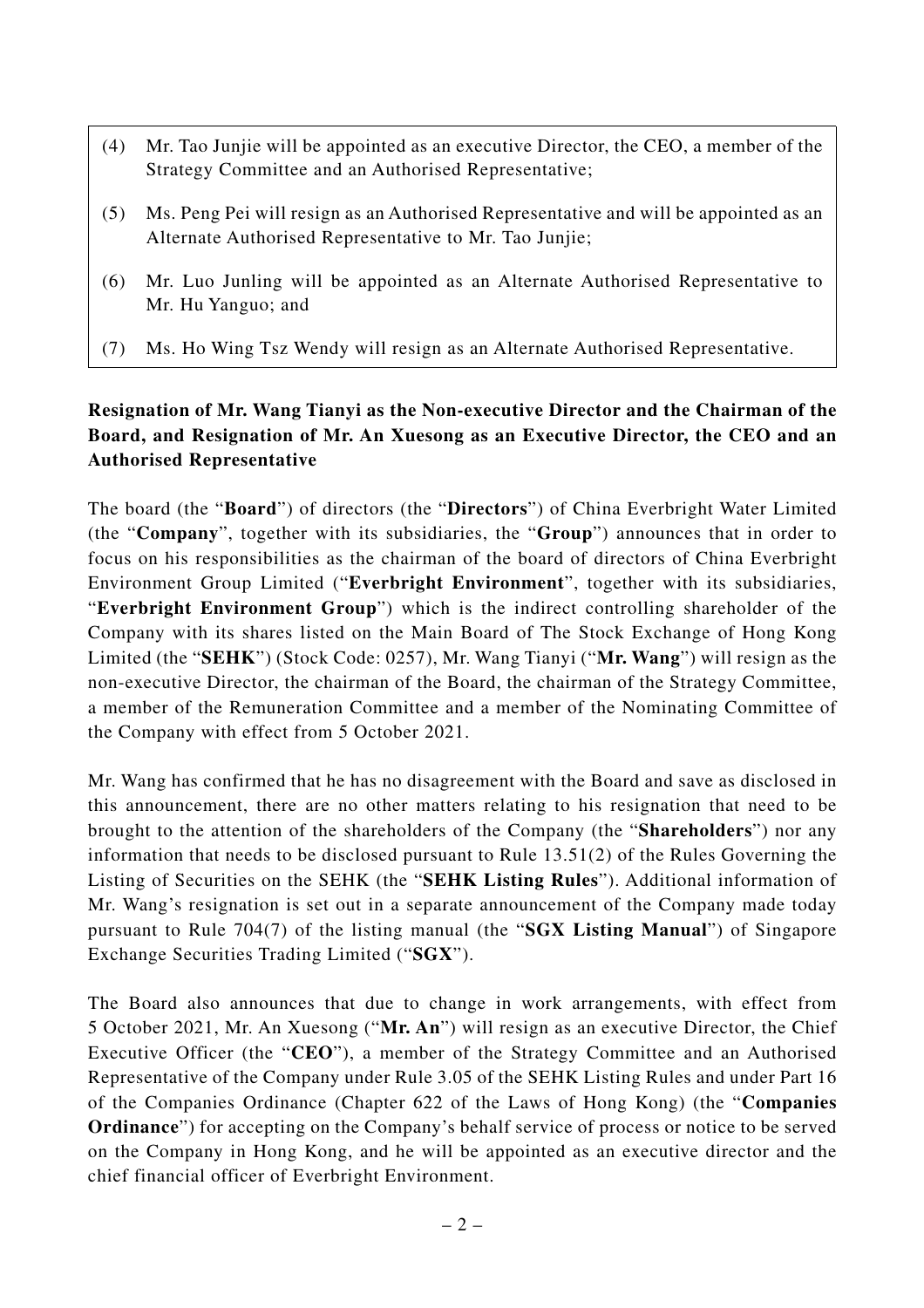Mr. An has confirmed that he has no disagreement with the Board and save as disclosed in this announcement, there are no other matters relating to his resignation that need to be brought to the attention of the Shareholders nor any information that needs to be disclosed pursuant to Rule 13.51(2) of the SEHK Listing Rules. Additional information of Mr. An's resignation is set out in a separate announcement of the Company made today pursuant to Rule 704(7) of the SGX Listing Manual.

Mr. Wang and Mr. An have demonstrated dedication and diligence in serving the Company during their tenures of directorship. Under their leadership, the Company has achieved high-quality and sustainable development in the past years. The Board would like to express its gratitude to Mr. Wang and Mr. An for their valuable contributions to the Company.

## **Appointment of Mr. Hu Yanguo as an Executive Director, the Chairman of the Board, and an Authorised Representative; and Changes in Composition of Board Committees**

The Board announces that Mr. Hu Yanguo ("**Mr. Hu**") will be appointed as an executive Director, the chairman of the Board, the chairman of the Strategy Committee, a member of the Nominating Committee and an Authorised Representative of the Company under Rule 3.05 of the SEHK Listing Rules and under Part 16 of the Companies Ordinance for accepting on the Company's behalf service of process or notice to be served on the Company in Hong Kong with effect from 5 October 2021.

Mr. Hu, aged 54, is an executive director and the vice president of Everbright Environment. Mr. Hu joined the board of directors of Everbright Environment in January 2018 and he is a member of each of the Risk Management Committee (which he will resign with effect from 5 October 2021) and the Disclosure Committee of the board of directors of Everbright Environment. He is also a director of several subsidiaries of the Everbright Environment Group.

Mr. Hu is and will cease to be the chairman of board of directors and general manager of Everbright Environmental Protection (China) Limited (a wholly-owned subsidiary of Everbright Environment). He was the non-executive director of China Everbright Greentech Limited (a subsidiary of Everbright Environment and the shares of which are listed on the Main Board of the SEHK (Stock Code: 1257), "**Everbright Greentech**"). Prior to joining the Everbright Environment Group, Mr. Hu was the person-in-charge of the accounting department of the Guangzhou branch of China Everbright Bank Company Limited, the shares of which are listed on the Main Board of the SEHK (Stock Code: 6818) and Shanghai Stock Exchange (the "**SSE**") (Stock Code: 601818). Mr. Hu also worked for Northeast Forestry University in the People's Republic of China (the "**PRC**").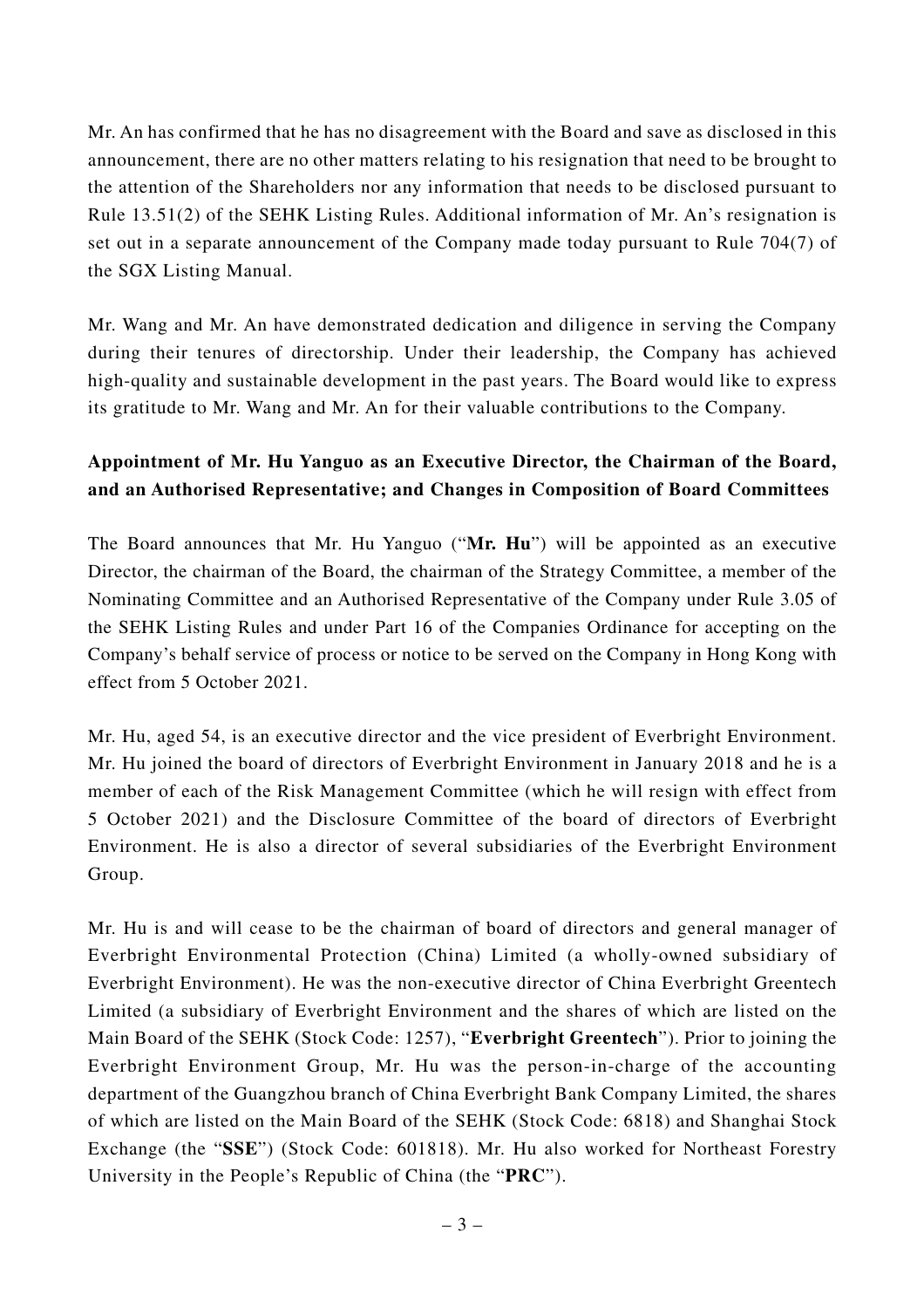Mr. Hu obtained a Master's degree in Forestry Economy and Management and a Bachelor's degree in Mathematics from Northeast Forestry University in the PRC. He is a certified public accountant in the PRC.

As at the date of this announcement, Mr. Hu has personal interest in 287,000 shares in Everbright Greentech.

Mr. Hu was a director of Qinghai Xiancheng Industry Stock Co., Ltd.\* (now known as Qinghai Spring Medicinal Resources Technology Co., Ltd.\*) ("**Xiancheng Industry**") (the shares of which are listed on the SSE with stock code 600381) from June 2001 to April 2006. During his tenure, Xiancheng Industry did not timely disclose its external guarantee, and therefore Xiancheng Industry did not comply with the Rules Governing the Listing of Stocks on the SSE and breached the Securities Law of the PRC (the "**Incidents**"). Xiancheng Industry was publicly reprimanded by the SSE and warned by China Securities Regulatory Commission ("**CSRC**") with a fine of RMB300,000. As advised by Mr. Hu, although the Incidents were caused by the untimely disclosure of the external guarantee by Xiancheng Industry, Mr. Hu was criticised by the SSE and warned by CSRC with a fine of RMB30,000 since he was the then director of Xiancheng Industry. So far as the Company is aware, there is no evidence that the Incidents involved any act of dishonesty, fraudulence or issue of integrity of Mr. Hu which would affect his suitability as a director of a listed company; and the Incidents occurred more than 10 years ago. Mr. Hu has not received any further correspondences from the relevant regulatory authorities in connection with any further investigation by any judicial, regulatory or governmental authority in relation to the Incidents. Accordingly, the Board considers that Mr. Hu is competent and suitable to act as a director pursuant to Rules 3.08 and 3.09 of the SEHK Listing Rules and he possesses the experience, skill and character to be an executive Director.

Save as disclosed in this announcement, Mr. Hu (i) does not hold and has not held any other directorships in the last three years in any other public companies, the securities of which are listed on any securities market in Hong Kong or overseas, and does not have any other major appointments and professional qualifications; (ii) does not hold any position in the Company or any of its subsidiaries; and (iii) does not have any other relationship with any Directors, senior management, substantial or controlling Shareholders. As at the date of this announcement, Mr. Hu is not interested or deemed to be interested in any shares or underlying shares of the Company within the meaning of Part XV of the Securities and Futures Ordinance (Chapter 571 of the Laws of Hong Kong) (the "**SFO**") and the Securities and Futures Act (Chapter 289 of Singapore) (the "**SFA**").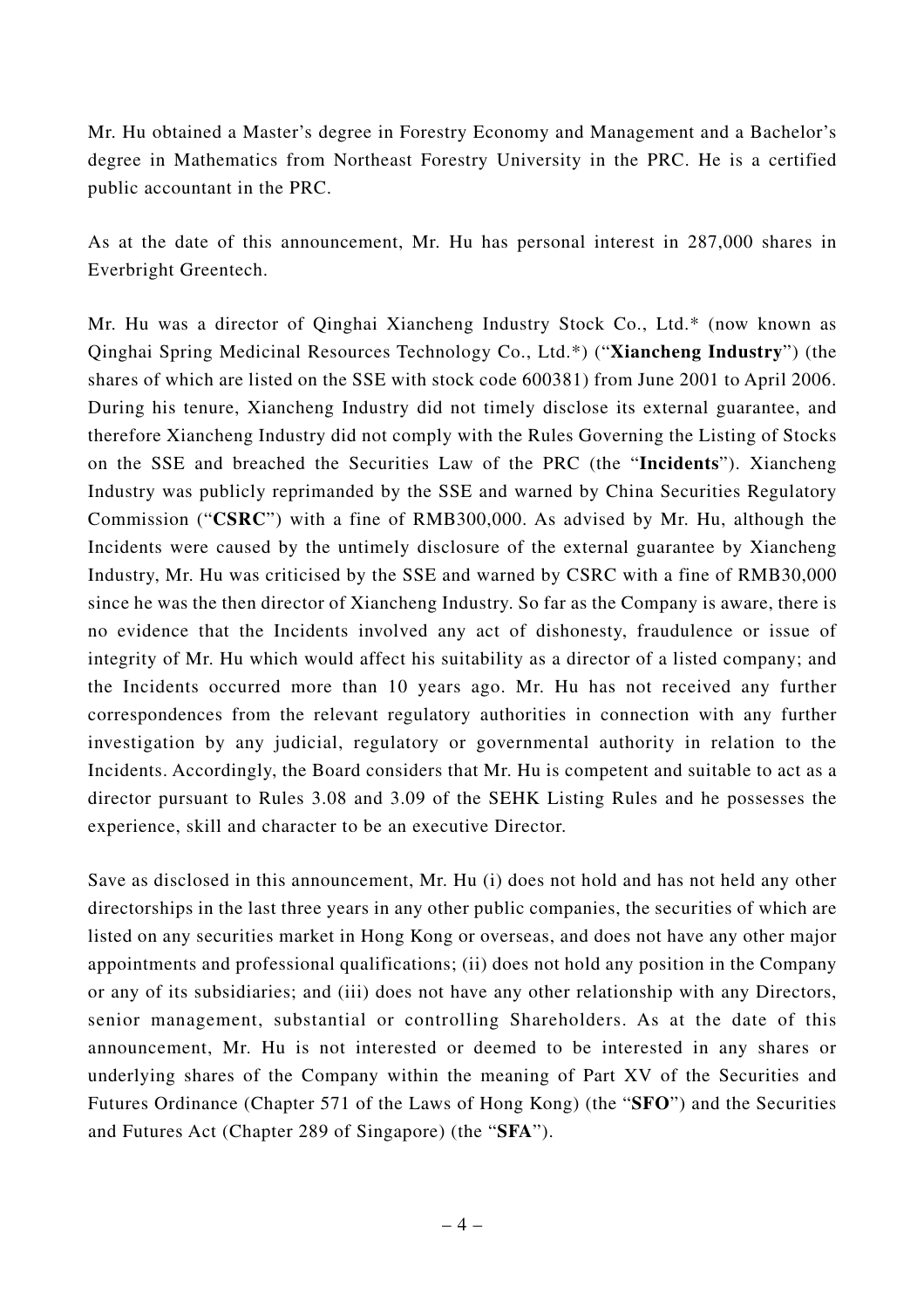Mr. Hu will enter into a service agreement with the Company for an initial term of three years commencing from 5 October 2021 which may be terminated by not less than three months' notice served by either party on the other and can be renewed upon expiry. Mr. Hu shall hold office until the forthcoming annual general meeting of the Company at which he shall be eligible for re-election in accordance with the Bye-laws of the Company (the "**Bye-laws**"), the SEHK Listing Rules and the SGX Listing Manual, as amended from time to time. Mr. Hu will not be entitled to receive any director's fees. He will be entitled to an annual salary of HK\$2,311,920. Moreover, he will be entitled to a year-end discretionary bonus determined at absolute discretion by the Company having regard to the factors such as his work performance, performance of the Company and the market situation, etc. From the commencement date of 5 October 2021, Mr. Hu will devote most of his time and efforts to the Company's businesses.

Save as disclosed above, there are no other matters in relation to the aforesaid appointment that needs to be brought to the attention of the Shareholders nor any information that needs to be disclosed pursuant to Rules  $13.51(2)(h)$  to  $13.51(2)(v)$  of the SEHK Listing Rules. Additional information of Mr. Hu's appointment is set out in a separate announcement of the Company made today pursuant to Rule 704(7) of the SGX Listing Manual.

The Board would like to express its warmest welcome to Mr. Hu in joining the Board.

#### **Appointment of Mr. Tao Junjie as an Executive Director, the CEO, and an Authorised Representative; and Changes in Composition of Board Committees**

The Board announces that Mr. Tao Junjie ("**Mr. Tao**") will be appointed as an executive Director, the CEO, a member of the Strategy Committee and an Authorised Representative of the Company under Rule 3.05 of the SEHK Listing Rules with effect from 5 October 2021.

Mr. Tao, aged 55, has rich experience in engineering construction and operations management. Mr. Tao is, and will from 5 October 2021 cease to be, the general manager of the Department of Safety and Environmental Management of Everbright Environment. He was formerly the Vice President of the Company, the director of several subsidiaries of the Group, the deputy general manager of Everbright Environmental Engineering (Shenzhen) Co., Ltd.\* and the general manager of China Everbright Water Investments Limited. Mr. Tao also worked for Shandong University of Architecture and Engineering in the PRC.

Mr. Tao holds a Doctorate degree in Environmental Engineering from Wuhan University of Technology in the PRC and a Master's degree in Architecture and Civil Engineering from Xi'an University of Architecture and Technology in the PRC. He also holds the certificate of Certified Supervision Engineer and the title of Engineering Technology Researcher in the PRC.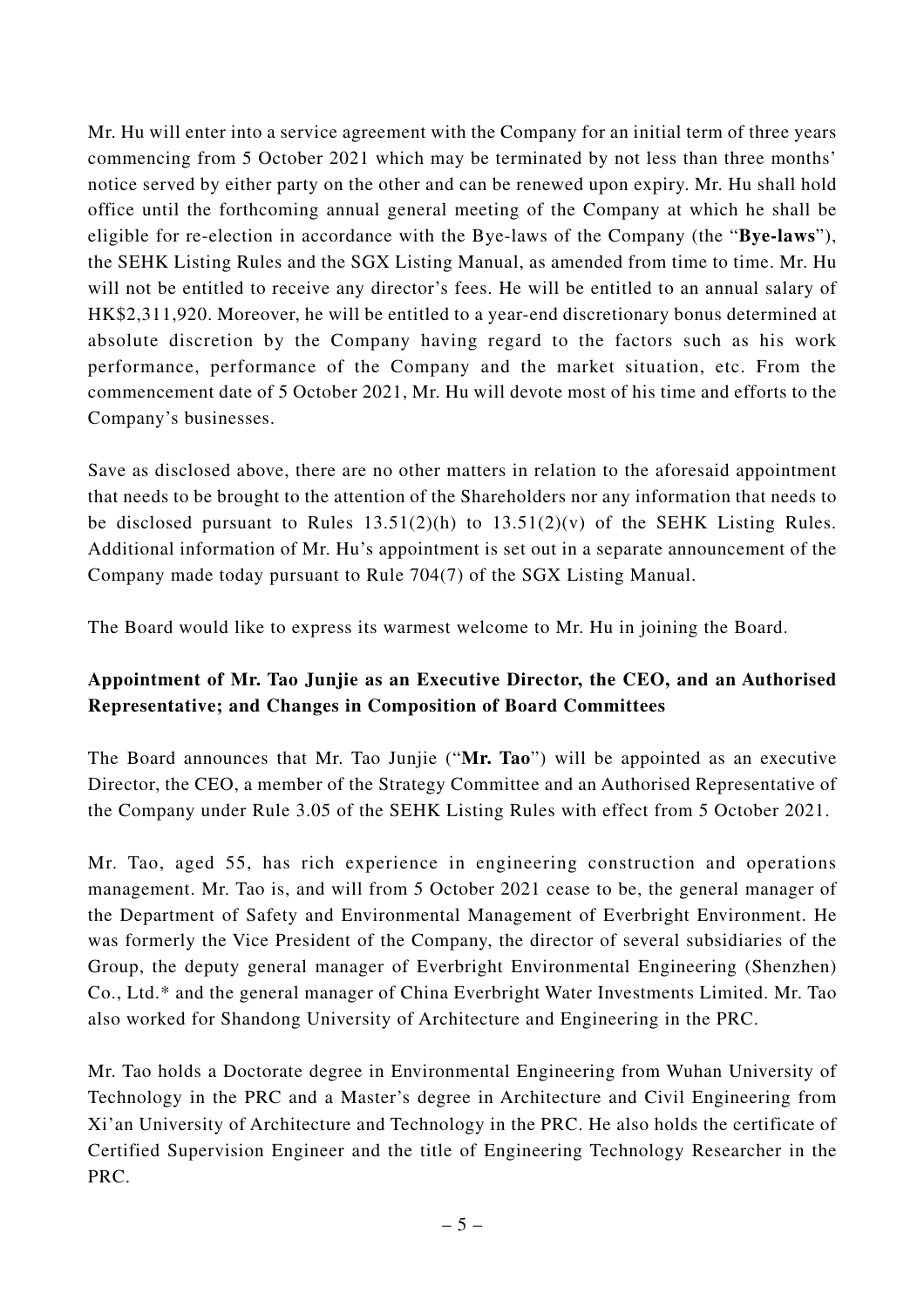Save as disclosed in this announcement, Mr. Tao (i) does not hold and has not held any other directorships in the last three years in any other public companies, the securities of which are listed on any securities market in Hong Kong or overseas, and does not have any other major appointments and professional qualifications; (ii) does not hold any position in the Company or any of its subsidiaries; and (iii) does not have any other relationship with any Directors, senior management, substantial or controlling Shareholders. As at the date of this announcement, Mr. Tao is not interested or deemed to be interested in any shares or underlying shares of the Company within the meaning of Part XV of the SFO and the SFA.

Mr. Tao will enter into a service agreement with the Company for an initial term of three years commencing from 5 October 2021 which may be terminated by not less than three months' notice served by either party on the other and can be renewed upon expiry. Mr. Tao shall hold office until the forthcoming annual general meeting of the Company at which he shall be eligible for re-election in accordance with the Bye-laws, the SEHK Listing Rules and the SGX Listing Manual, as amended from time to time. Mr. Tao will not be entitled to any remuneration in his capacity as the executive Director. He will be entitled to an annual salary of HK\$1,300,000 as the CEO. Moreover, he will be entitled to a year-end discretionary bonus determined at absolute discretion by the Company having regard to the factors such as his work performance, performance of the Company and the market situation, etc. From the commencement date of 5 October 2021, Mr. Tao will devote most of his time and efforts to the Company's businesses.

Save as disclosed above, there are no other matters in relation to the aforesaid appointment that need to be brought to the attention of the Shareholders nor any information that needs to be disclosed pursuant to Rules  $13.51(2)(h)$  to  $13.51(2)(v)$  of the SEHK Listing Rules. Additional information of Mr. Tao's appointment is set out in a separate announcement of the Company made today pursuant to Rule 704(7) of the SGX Listing Manual.

The Board would like to express its warmest welcome to Mr. Tao in joining the Board.